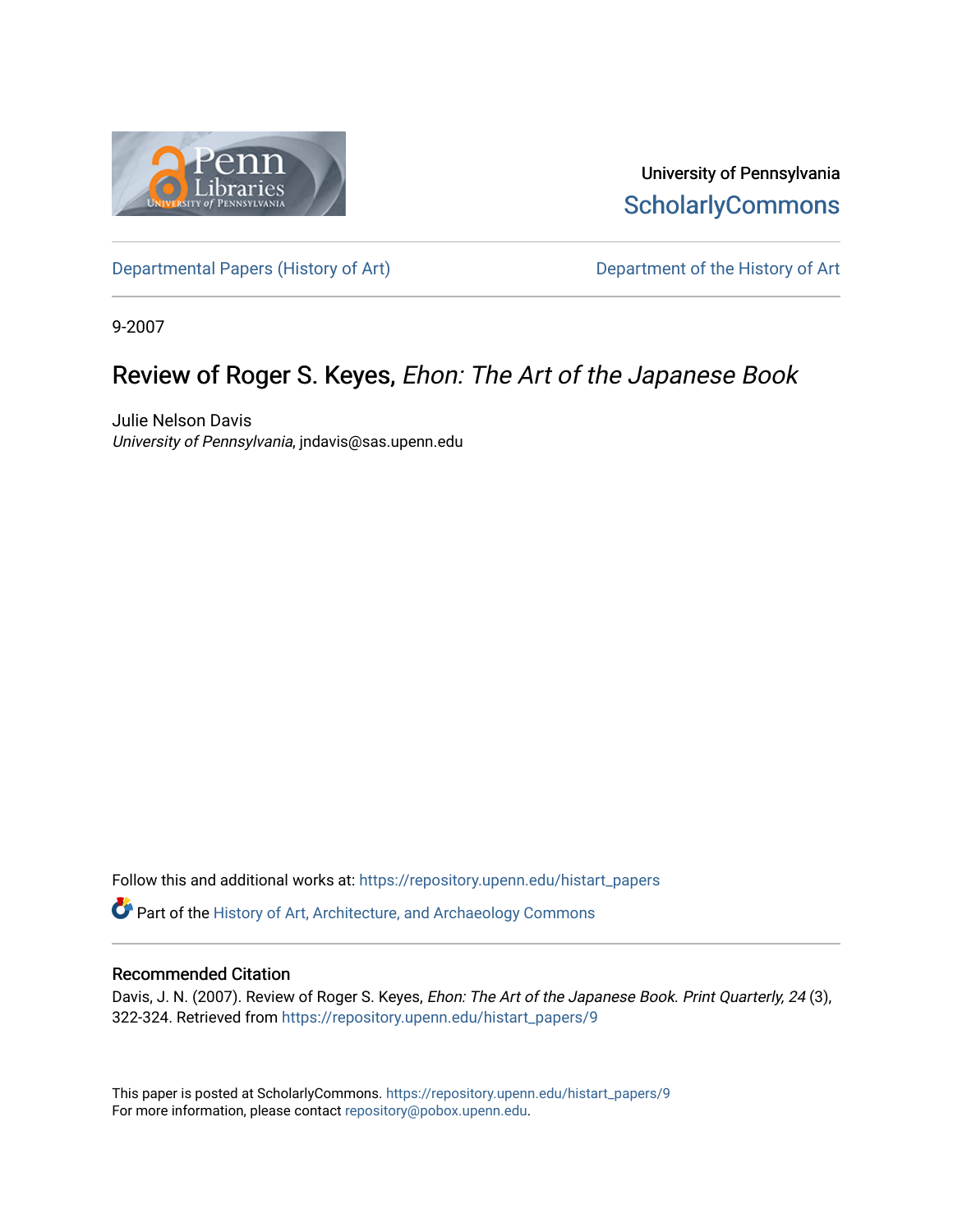## Review of Roger S. Keyes, Ehon: The Art of the Japanese Book

## Disciplines

Arts and Humanities | History of Art, Architecture, and Archaeology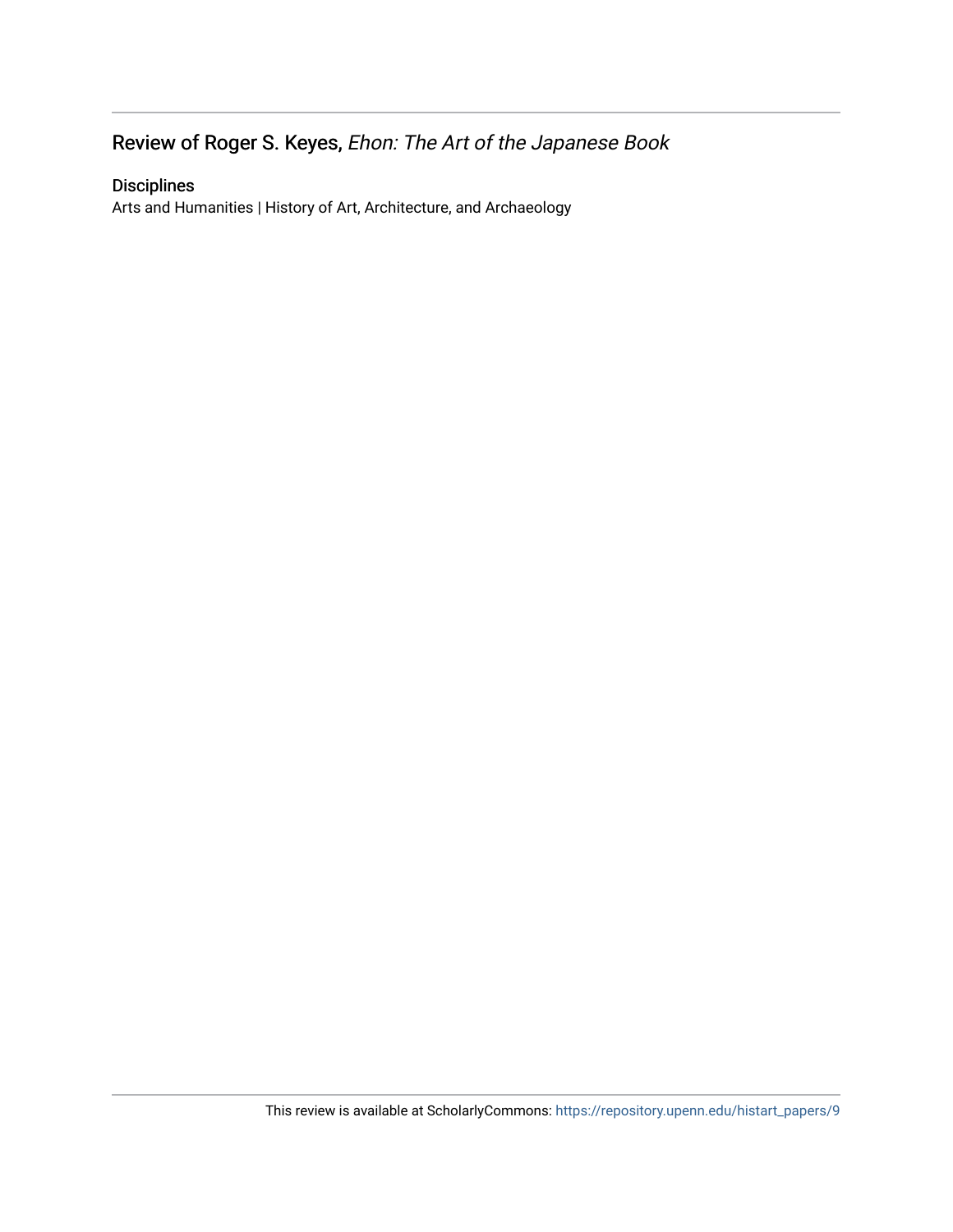### The Art of the Japanese Book

#### Julie Nelson Davis

Roger S. Keyes, Ehon: The Artist and the Book in Japan, New York, The New York Public Library, 6 October 2006-4 February 2007, Seattle, The New York Public Library and the University of Washington Press, 2006, 320 pp., 243 col. ills., \$50.

Produced in association with an exhibition of the same title held at the New York Public Library, and with extensive colour illustrations and thoughtful text, this book will be appreciated by a wide audience. Roger Keyes writes thoughtfully about selected examples from the rich holdings of the Spencer Collection at the Library. With over 300 manuscripts dating from the twelfth through twentieth centuries, and 1,500 printed materials and books ranging from AD 770 to the present, this is one of the most extensive collections of Japanese material texts in the United States. Keyes, an accomplished scholar of Japanese print history, completed the cataloguing of the collection, and developed both the exhibition and the accompanying book in coordination with the collection curators and library staff while he was a research fellow at the library.

The exhibition was heralded for presenting the art of the Japanese book to a broader public. The catalogue makes a close study of 70 ehon, or 'picture books', from the larger number featured in the exhibition. Organized chronologically, Ehon offers the reader the opportunity to develop an understanding of the technical and artistic innovations of the illustrated book in Japan. Throughout, Keyes demonstrates his own sensitivity to the master craft of woodblock (along with selected other) print techniques in Japan, drawing the reader's attention to the quality of line, colour and texture that are among the most impressive features of these works. Keyes emphasizes the ways in which books can be transformative experiences for their readers, stating that the  $ehon$  functions as  $\ldots$  microcosms of individual, social, and occupational worlds in convergence' (p. 12). He engages with that central idea throughout the text, taking as his credo John Milton's statement in Areopagetica (1644) that 'Books are not absolutely dead things, but doe contain a potencie of life in them to be as active as the soule was whose progeny they are; nay they do preserve as in a viol the purest effacacie and extraction of that living intellect that bred them' (p. 11). Throughout, his philosophical engagement is with the 'life spirit' of the illustrated book and of its makers, as handmade objects that, he writes, have 'much in common with ... artists' books, or *livres d'artistes*, although they addressed a wider audience' (ibid). Thus, Keyes emphasizes the remarkable creativity and skill that were brought to works that date from the eighth through twentieth centuries.

As represented in Ehon, the Spencer Collection's strengths are clearly those of the early modern era, particularly from

the late sixteenth through the mid-nineteenth centuries. Of these, works by artists in the *ukiyo-e*, or 'pictures of the floating world', made in the city of Edo (modern Tokyo) are well represented, including some very fine examples by the genre's famous names, such as Hishikawa Moronobu, Kitao Shigemasa, Katsukawa Shunshõ, Kitao Masanobu, Kitagawa Utamaro, Utagawa Toyokuni and Katsushika Hokusai, among others. Keyes also included exceptional books produced at the same time in a variety of other styles, with significant works by artists from the Kyoto-Osaka region, including Itõ Jakuchü, Mori Rinsai, Ki Chikudõ, Nakamura Höchü, Ike Taiga, Saitõ Shüö and Yamaguchi Soken, as well as many others. Examples from the eighteenth and nineteenth centuries show how the illustrated book was also used for more practical concerns, such as describing styles of flower arranging, documenting the study of snowflakes, representing Chinese painting styles and making Western knowledge of anatomy and cartography available to Japanese readers. Several literary classics, a few examples of pulp fiction, ghost stories and other genres represent the wide range of illustrated books from the period.

These are all framed as individual works, highlighting the achievements that they represent, and the book is thus a treat for the ehon aficionado. But it may be more difficult for the general reader to gain a sense of the overall conditions of book publishing in the early modern period. In addition, with so much of the highest quality here, one perversely wants more examples of the low and the cheap. To be sure, a few of these are included, and their lack in Ehon is due to their being little represented in the collection, as Keyes acknowledges. Yet these more popular books, and other facts about publishing, might have been addressed further in the introductory essay in order to round out the context. The trouble with having so few of these commercial and trade examples is that general readers may be under the misapprehension that the exquisite examples featured in Ehon represented the majority of works produced in the period, rather than its rarities. In fact, most illustrated books in the eighteenth and nineteenth centuries were cheap ones, serving as comic books, romance novels, parodies, guidebooks, didactics and the like. For readers in the Tokugawa era (1615-1868) illustrated books offered a welcome respite from the stress of living under a highly stratified political regime. This project might have also gone further in addressing the social conditions and related restrictions on expression (in effect, censorship) that both readers and book producers encountered. It is to be hoped that in due course these kinds of issues, as well as the broader range of illustrated books - both increasingly under discussion by scholars will receive wider discussion in exhibitions and related

PRINT QUARTERLY, XXIV, 2OO7, 3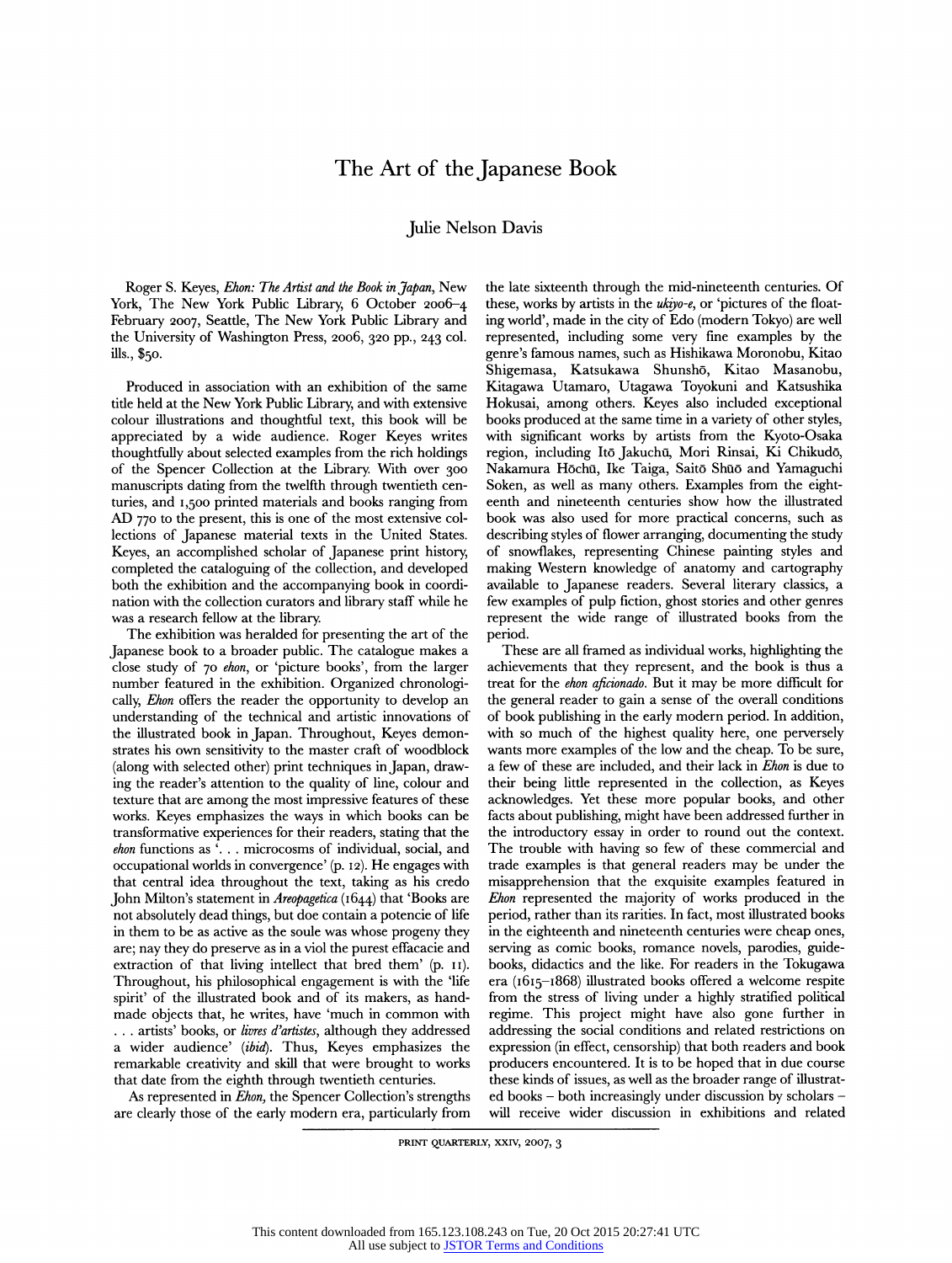books.

The Spencer Collection's second area of strength, as represented by this publication, is in the field of modern and contemporary illustrated books. The few works bridging the Tokugawa and the Meiji (1868-1912) periods testify to the illustrated book as a forum for illustrating rapid cultural changes. This is visibly demonstrated in Hashimoto Sadahide's Observations of the Open Port of Yokohama (1862), where the ships of the 'Five Nations' in the port of Yokohama and the new technology of photography are among many powerful images shared with the reader. Several early twentieth-century books, including Kamisaka Sekka's Flowers of a Hundred Worlds (1910), Kaburagi Kiyokata's The Whirlpool (1913-14), Iguchi Kashü and Õtani Son'yu's The Tõkaidõ Handscrolls (1922), among others, engage a range of styles present in the period while also demonstrating an increasing awareness of the possibilities of print as an artistic style. Of these modern works, Onchi Köshirö's Sensations of Flying (1934) and Takeuchi Seihō's Masterworks of Seihō (1937-42) show the ways in which the formal study of the fine arts and the development of art academies transformed the illustrated book into the 'artist book', part of a larger cultural awareness of print as an *art*. Keyes concludes Ehon with close studies of post-war picture books, selecting examples by Japanese artists and Western-born atists influenced by Japanese books that stretch the potential of the medium and are intended as livres d'artistes. In the addenda, the book also offers an extremely detailed catalogue of the 70 tides, including complete physical descriptions and thorough references and a full inventory of the Spencer Collection. Here, the amount of work that went into researching the books in the exhibition and its accompanying volume is made manifest. The inventory, listed by title in Japanese characters as well as in romanized form, and with reference given to their previous publication, is a welcome feature.

This is certainly a significant contribution to the study of the illustrated book in Japan. Yet some aspects of the book's organization and elucidation struck this reviewer as puzzling. By employing the conceptual category of the livre d'artiste, Keyes draws due attention to the high quality of the craft, but the association also alludes to Modernist paradigms of the 'artist' and to the making of 'art' that were not necessarily being invoked at the time many of the works were made. In addition, applying the term ehon (and linking it to livre d'artiste) as a categorical label throughout, misrepresents all examples as 'picture books', glossing over specific historical and format distinctions. Some of these early works - an eighth-century printed (unillustrated) *sutra*, a thirteenthcentury handwritten petition with printed illustrations, a late fourteenth-century luxurious gold on blue paper Lotus Sutra and a sixteenth-century 'white-drawing' set of illustrations of the Tale of Genji - represent important precedents to the development of the 'book' format. However, these are not 'books' but handscrolls. In these, the text and/or image advances as one rolls out the paper, moving from right to left, so that one's progress through the work is governed by the way in which it is opened. Each experience may be different, depending upon how the object is unrolled, and makers and viewers were extremely sensitive to the linked experience of seeing and revealing that the format supported. The handscroll thus represents a material and visual choice distinct from that of the sequential turning of the discrete pages of a book. Since handscrolls continued to be made well after books came into common use, they represent a distinct choice by their makers (as well as by their patrons). Moreover, illustrated handscrolls (emaki) such as the Lotus Sutra and the Tale of Genji included here were not printed multiples but singular paintings, and as unique objects would have been even more precious.

Had these handscrolls been presented as precedents, or alternatives, rather than being glossed under the rubric of the ehon (and, more worryingly, the 'artist's book') more could have been made of the fact that both formats represented specific artistic choices. For example, in the early modern period when many of these illustrated books were being produced, the artist Itõ Jakuchü and the writer Daiten Kenjō chose to present their rumination on their trip down the Yodo River, *Aboard the Ship of Inspiration* (*Jokyoshu* 1767), in the form of a printed handscroll (using the 'stone rubbing' technique), rather than a printed book. Keyes offers the notion that they wanted 'to mimic their surprise and joy and the intensity of their experience' (p. 86), and while that may have been the case, the sceptic wonders what else might have gone into that choice in an era when art was not made for its own sake (as well as who would have paid for this sumptuous work). Likewise, what does the decision by Iguchi Kashü and Õtani Son'yu signify when they made the same move to the illustrated handscroll for The Tokaido Handscrolls (Tōkaidō gojūsantsugi emaki, a title that may be more accurately translated as Illustrated Scroll of the Fifty-Three Stations of the Tōkaidō, 1922)? A deliberate return to a traditional format (and one with plenty of associations) must have linked their project with specific ideas about the meaning and uses of art. Such distinctions between kinds of formats and their significations are unfortunately masked under the generalizing term ehon.

Keyes's emphasis on the *ehon* as representative of the creative genius and spiritual life of its makers, while expressing a kind of charming enthusiasm and marvellous appreciation, makes the book seem at times a personal account. The fact that other kinds of issues - including those of manufacture, use, cost, censorship, commercial viability, artistic status and market, among others  $-$  that contribute to an understanding of the history of the book, and which have been taken up by several others in recent decades, were rarely addressed seems something of a missed opportunity. It is also surprising that a number of factual misrepresentations were not caught along the way. Among these, it is stated that 'the precocious young painter Ike Taiga was twentytwo when he arrived in Kyoto in 1745', when Taiga was in fact born and reared in Kyoto (p. 164). The painter Tokuyama Gyokuran was not the 'daughter of a Kyoto geisha' but the daughter of the teahouse owner and recognized poet, Yuri, and she had begun painting well before she met (and married) Taiga (p. 168). Mori Sosen is described as one of 'two outstanding painters in Kyoto', when he was